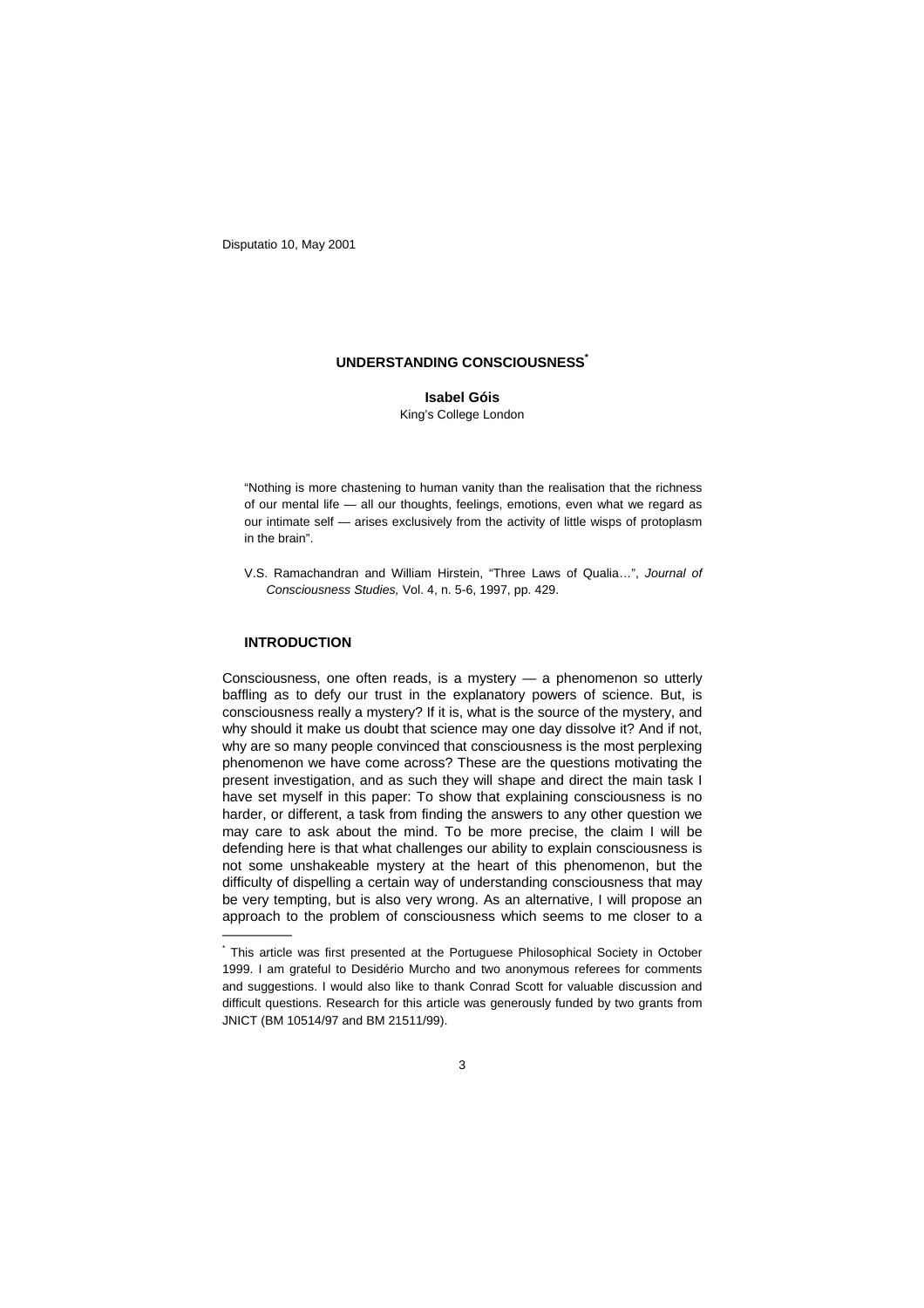scientific mode of inquiry and more capable of directing us towards a satisfactory solution.

**I**

Some philosophers and quite a few scientists are rather sceptical of our ability to explain how the workings of the brain can produce the unique shape in which our minds are aware of events around us or of thoughts and feelings within us. In particular, one idea that has gained much favour in the literature on consciousness is that science may well succeed in explaining several capacities and abilities of the mind in terms of brain processes, but explaining consciousness is (must be?) another matter. Why? Because something more puzzles us about consciousness than about any other mental ability and that is the very experience of being conscious. But this, so the argument goes, is precisely that distinguishing feature of consciousness that seems impossible to capture in the language of a scientific theory. In fact, one of the claims most often made is that, no matter how detailed and complete a theory of consciousness may be, it still won't be able to tell us why it is that conscious experiences alone have a seeming quality to their occurrence while unconscious processes don't. And, of course, from here to the conclusion that science can never break into the secret chambers of consciousness is only a small jump. Consciousness, so these philosophers like to tell you, is a mystery and, moreover, one not likely to be disclosed in the details of a scientific theory. A conclusion that will appeal to many, no doubt, but one I do not share. My belief is that this inference rests on mistaken assumptions concerning the nature of our conscious experiences, and that as soon as we undermine whatever charm such assumptions may have, the subjective features of our experiences will seem much less puzzling and impenetrable. However, before going into that, let us make sure that we are clear on why it is that consciousness seems to defy any attempt to explain its nature.

One way to put the problem is this. Consciousness, as we experience it from within, is commonly seen as a translucent medium in which the contents of our minds come, as it were, to the surface and appear in a unique, private, and often intangible way to each one of us. Thus, although we all talk about our feelings, ideas, thoughts, desires, imaginings, and other contents of consciousness, none of us can share with another the very same conscious experiences. However, if we are to investigate the nature of consciousness, the data we are to use in support of our hypothesis must be publicly available and objectively described. To put it in other words, if an understanding of consciousness is at all possible, the challenge is in explaining its nature by the same methods and with the same terms used in the natural sciences.

But, precisely, here is the problem. How do we combine the standard scientific practice of couching explanations exclusively in terms of facts (and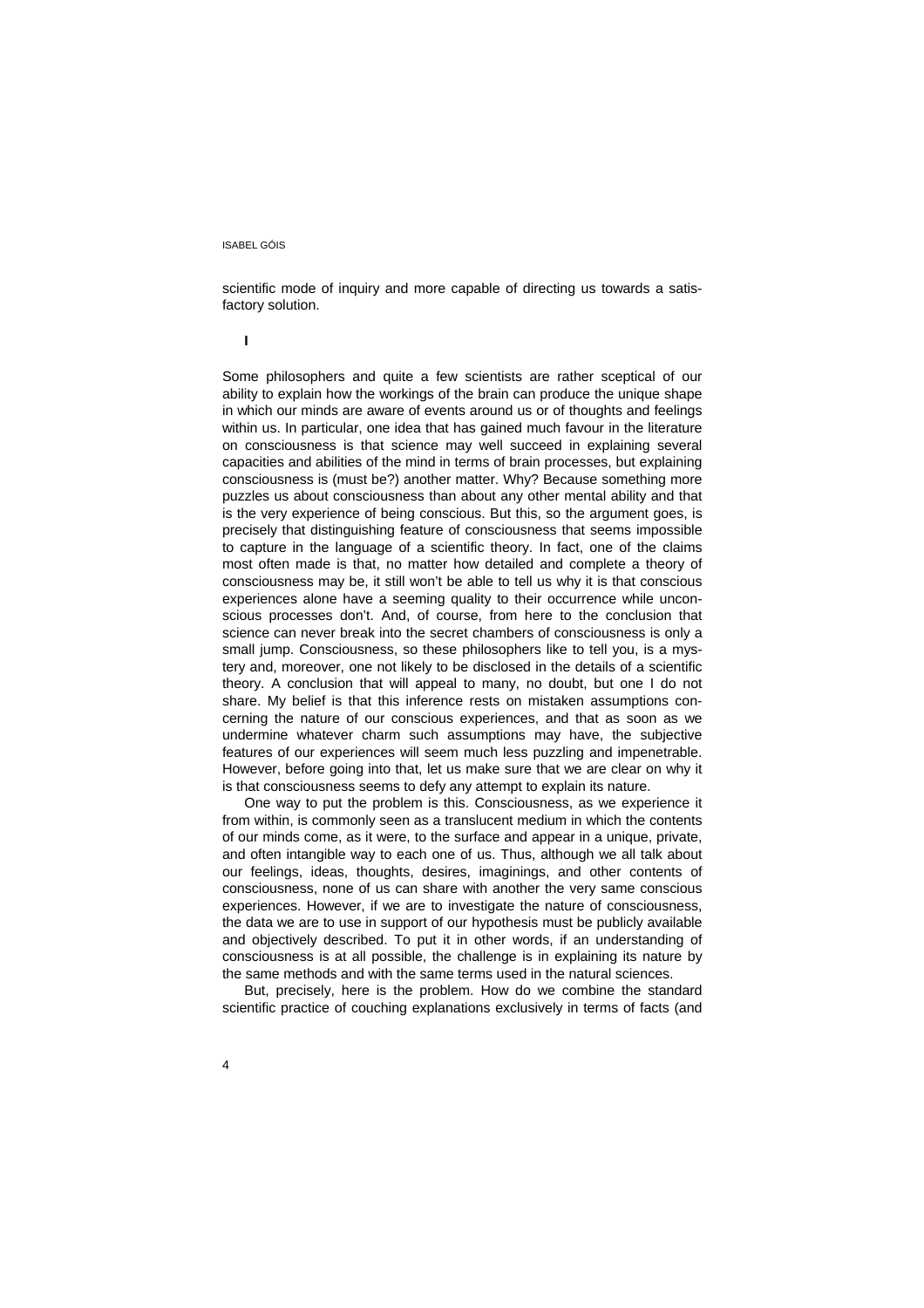laws) we can objectively examine with the circumstance that facts about conscious experiences (e.g., their occurrence and content) are available to the outside observer only through the subjective descriptions of those who are undergoing them? That is, how can we objectively explain what it is to consciously appreciate, say, a warm sunny morning without leaving the very subjectivity of this experience outside the explanation ? Yet, if we are to explain our subjective experiences in scientific terms, that seems to be exactly what will happen. Our conscious experiences, at least as they appear to us, seem so utterly unlike anything scientists may put under their microscopes that the prospect of having only an impersonal language of variables, measurements and experimental manipulation to describe and explain all the variety of our conscious experiences certainly raises the doubt whether such language is indeed adequate to account for their subjective character. And indeed, at first sight, such doubt appears to be justified. If the point of a scientific account of consciousness is to show how subjective experiences can be explicitly equated with specific processes in the brain, then we should be able to extract the phenomenological features of our conscious experiences from evidence concerning those same processes. However, it seems clear that as soon as we change the language of mental predicates for the language of brain processes we lose the ability to include those phenomenological features in our theories and, thus, subjectivity itself. But, again, if we cannot spell out in objective terms what subjective experiences are like to those who have them, then no matter how much we may have explained concerning the physical basis of consciousness, we still have to explain everything that needs explaining about consciousness, namely its phenomenology.

I agree that the task seems nearly hopeless. Yet, it is my contention in this paper that this appearance of 'hopelessness' is more the result of certain mistaken beliefs concerning our conscious experiences than any particular difficulty in explaining consciousness with the tools of science, or in understanding how the machinery of the brain can give rise to conscious experiences. But more on this later. For now, let us try to determine precisely what it is about the phenomenological properties of consciousness that allegedly makes them impermeable to a scientific approach.

The classic way of introducing phenomenological properties into the problem of consciousness was given by Thomas Nagel who made himself famous with the claim that these properties correspond to what it is like to be conscious of this or that. In his article "What it is like to be a bat"(1995), Nagel put forward the thesis that it is not in our power to explain how consciousness can arise of the brain's activity, since the subjective aspects of conscious experiences cannot be apprehended in the objective language of science. That is, we have no means to render intelligible the correlation between consciousness and the brain, because we have no idea whatsoever how to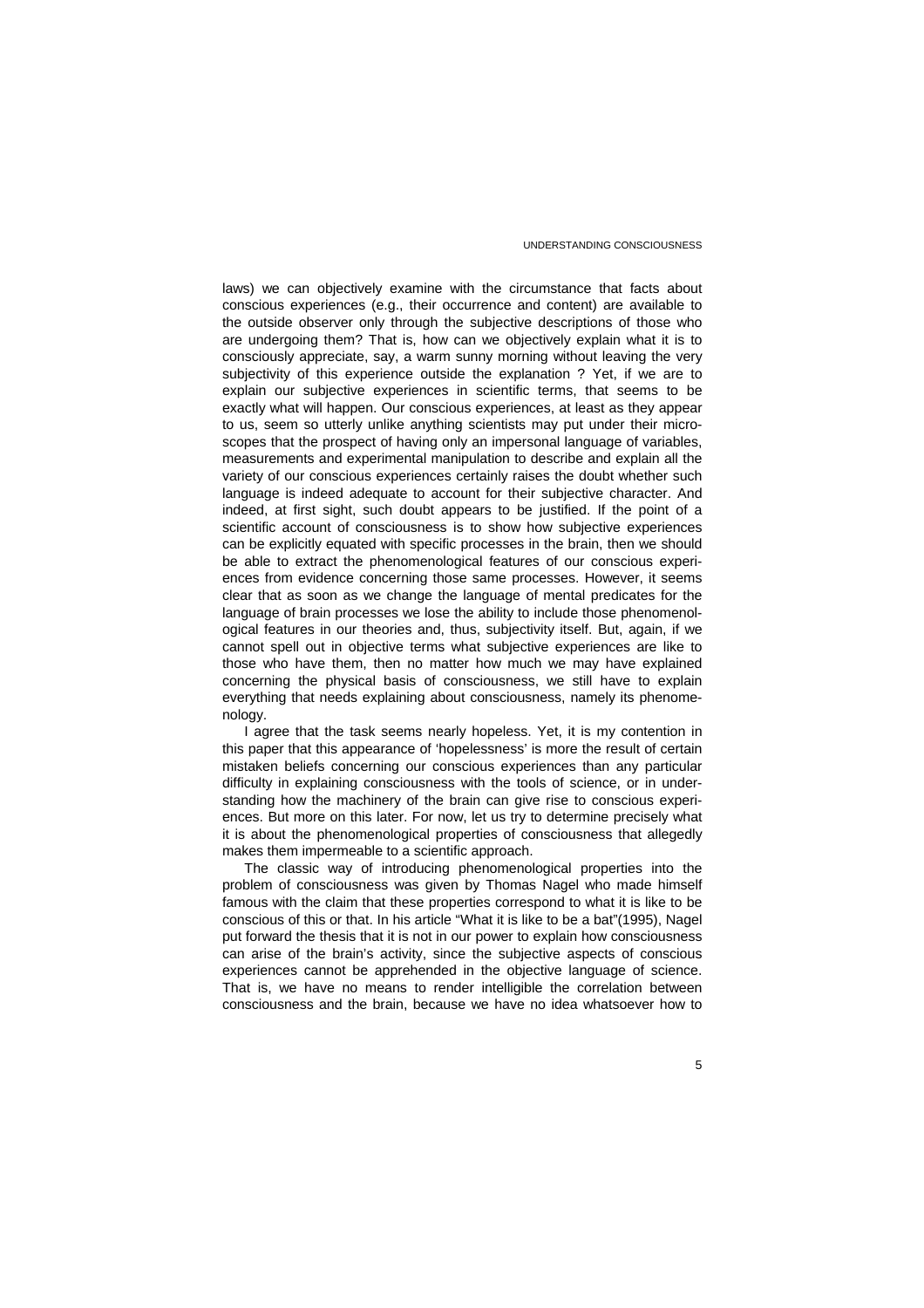portray subjectivity from an objective point of view without failing to describe *what it is like* to have conscious experience. The argument sounds familiar by now, but notice that what bears the weight of Nagel's thesis is, on the one hand, the link between a conscious experience and its subject's point of view and, on the other hand, the idea that there is something called an experience's subjective character, which is to say, that there are common intrinsic properties associated with a type of experience which constitute the "what it is like to have it". Thus, if asked "what it is like objectively to experience subjectively x?", the answer is: we cannot say. Science acknowledges no other than the non-perspectival language of objective investigation, in which points of view have no place. And since there is no way around the interconnection between episodes of awareness and the point of view which frames them, attempting to explain consciousness with the tools of science is trying to do the impossible. The two standpoints — objective and subjective — conflict with each other irredeemably: put yourself in one and you will have abandoned the other. So, unless we figure out a way of revolutionising our whole conceptual apparatus — a very unlikely possibility, according to Nagel explaining what it is like to be conscious is and will remain beyond our power.

Attractive as this argument may seem, there are some considerations we should attend to before, as it were, committing our heart to it. The bulk of Nagel's thesis is that experiential facts are only accessible from the point of view of the subject they belong to. Therefore, we cannot place ourselves in a point of view different in kind from our own, and reproduce the mental context attached to it. Now, if this means that, as in his own example, we cannot turn our minds into bat-minds and have the same experiences as bats do, we must surely grant him the point. But does this also mean that we cannot possibly conceive what it is like to be a bat? I think it doesn't. For one thing, if nothing we can discover from a third-person point of view can tell us what it is like to be a bat, what reason do we have to think that there is something it is like? How can we even suspect, that is, that there are intrinsic, private properties of bat-experience? On the other hand, if what Nagel is really asking is what can we know about the kinds of minds bats have, then investigating the structure of the bat's perceptual and behavioural system, discovering what it is aware of and under what circumstances, should help us answer the question "what it is like to be a bat?" (Dennett 1991, pp. 446-7)

For sure it is tempting to argue against the latter idea that imagining what it would be like to be a bat is not a genuine experience of what it is like to be one. But, then again, the aim of science is not to create bat-consciousness (Nature already did that), nor to allow us to simulate it. Rather, it is to give us a theory of how it works. And doing just this is what Nagel's argument doesn't show is well beyond the powers of science. To insist that it is, seems to me to be the same as slipping from the difficulty of conceiving a mind alien to ours to the claim that it is epistemologically impossible to know the kinds of experi-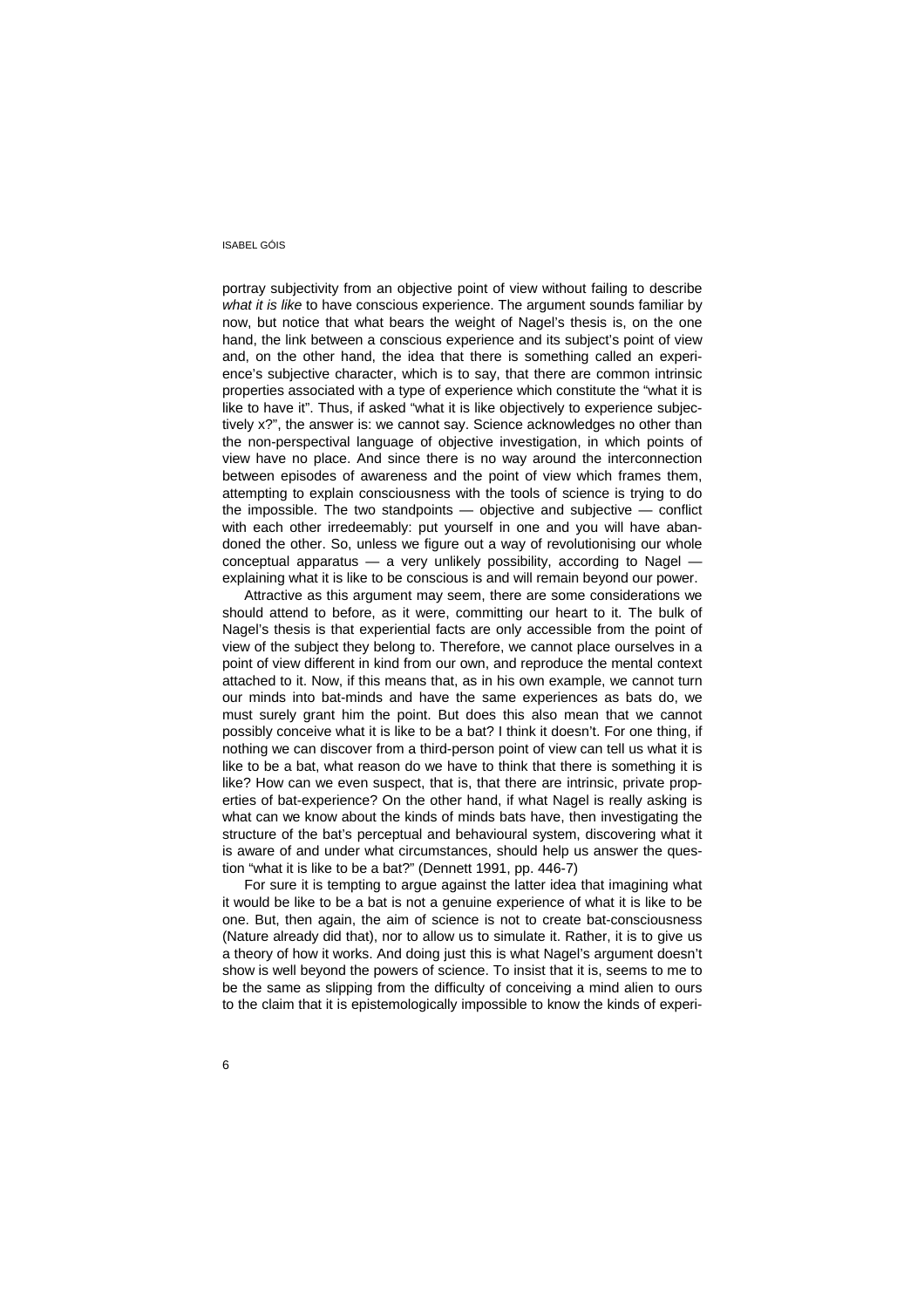ences available to that mind. The latter idea just doesn't follow from the former. Accordingly, until an independent argument is given to the effect that the subjective nature of consciousness is not a physical property of organisms — which Nagel explicitly avoids giving — it remains (at least) an open question whether experiential features are indeed so mysterious that science cannot do justice to them.

Now, Frank Jackson (1997) and David Chalmers (1996) have made precisely the move of arguing that the phenomenological aspects of consciousness are non-physical properties of our conscious experiences and, therefore, science can tell us nothing about them. In fact, these properties are such that you simply cannot know anything about them unless you have the experiences themselves. Notice that these philosophers are speaking about the same properties that philosophical tradition, taking after Nagel, baptised as the 'qualia' of consciousness, the inner feels of awareness, the unmistakable quality that permeates the way in which a mental state is also a conscious one. What distinguishes their claim is the explicit commitment to the non-physical nature of these properties. Accordingly, the verdict they pass on the possibility of explaining the phenomenology of consciousness by appeal to facts about the brain isn't just that this is an unfeasible project within current science; rather, their conclusion is that pursuing such project is committing ourselves to falsity.

Frank Jackson (1997) has illustrated this view with the life-story of Mary, a thought experiment intended to bring out clearly what is missing in empirical accounts of consciousness. Here is the story. Mary is a brilliant neurophysiologist who lives confined to a world where the only colours available to her are black and white. To make this more plausible, suppose she was born with a rare sort of damage in her optical nerves. What is special about Mary is that she knows all the physical facts there is to know about colour experiences, even though she never had colour experiences herself. Mary, however, is also a lucky girl: a state-of-the-art technique in neuro-surgery reverses the damage in her optical nerves, and opens for her a 'world of rainbows'. Now, after the operation, she not only knows all the physical facts about colour experiences her science books could tell her, she can also experience what it is like to see the redness of roses, the yellow of Van Gogh's sunflowers, the greenness of a praying mantis. According to Jackson, this proves that Mary learned something new, something she could not have learned in science books, namely, what it is like to be visually aware of colours. But, so Jackson concludes, if the thought-experiment proves this, then it also proves that there are non-physical facts about colour experiences (otherwise, how could Mary learn something new?), and scientific explanations of consciousness are false in as much as they say that there aren't.

This, then, is Jackson's story about Mary. But how good a story is it, and how forceful is the conclusion on us? To begin with, let us query the assump-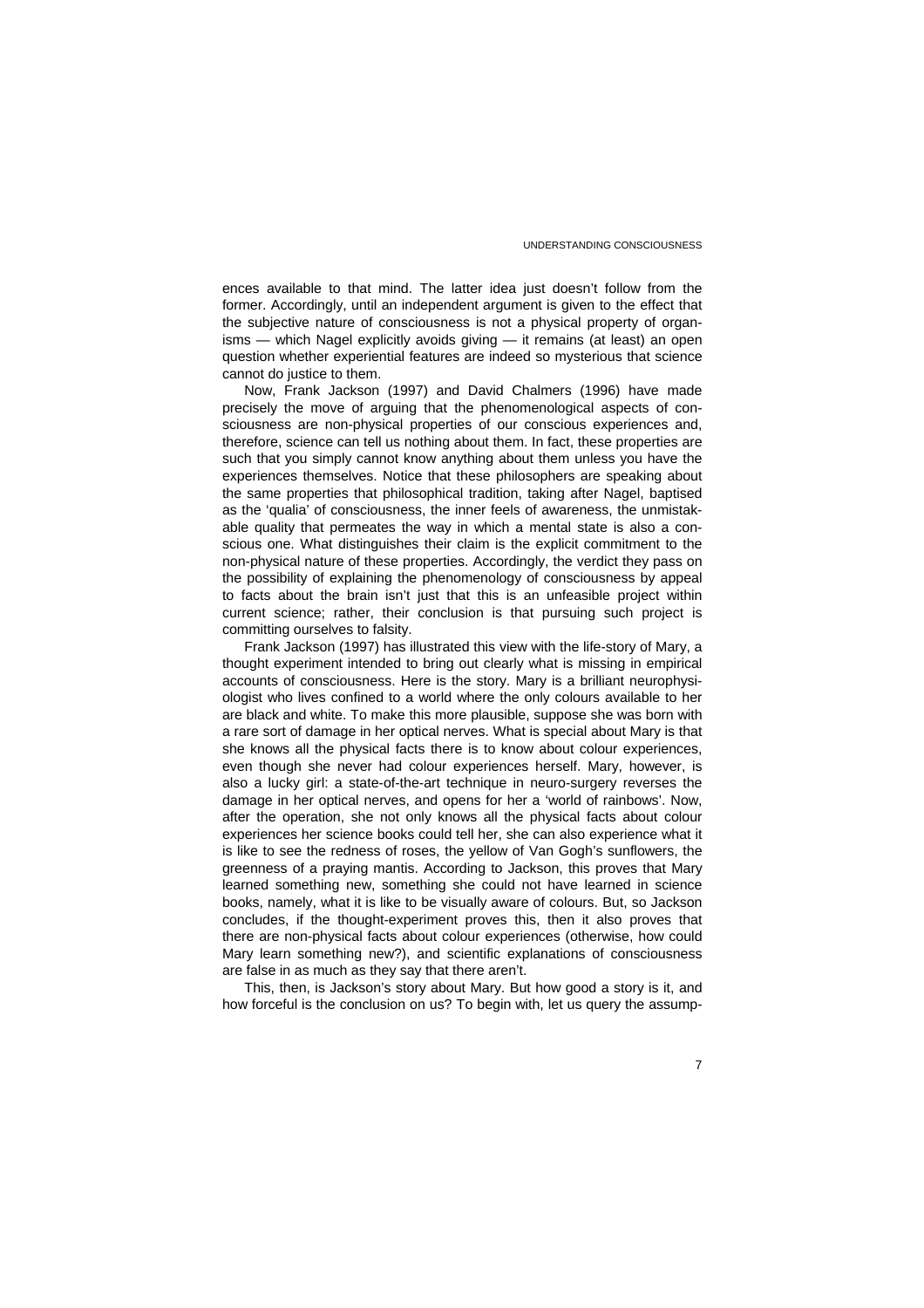tion that Mary learns something new. Isn't this question begging? After all, if Jackson says that Mary's problem is that she never had visual experiences because of the damage in her optical nerves, how does this prove that she learns something new after the operation? Why not say, instead, that having gone through surgery, Mary acquired further neural capacity to react to stimulatory cues and, thus, has gained new neural sensitivity but no new knowledge? Jackson's story doesn't eliminate this interpretation and, thus, we are not forced to grant him that new knowledge comes to Mary through experience. But, even if we agree that Mary learns from experience what she did not know before from books, why should this make us conclude that after the operation she gains access to some non-physical facts about herself? If Mary does indeed learn something new in virtue of having her optical nerves operated on, it seems more appropriate to conclude that this operation has given her the ability to recognize typical differences in colours in more than one way, where before she could only recognize those distinctions in one sort of evidence (supposedly, on the basis of evidence concerning the different properties of light when reflected by surfaces). That is, where before the spectrum of colour experiences available to Mary only included black and white, after the operation she has a broader spectrum of colour experiences, and thus more than one way of referring to colours. Still, how this can fail to be knowledge of a new physical fact (in this case, a fact about the scope of her conceptual abilities), is something I don't see that Jackson's argument can prove (Lewis 1997).

Now that we know why some philosophers have taken phenomenological properties to be impermeable to empirical investigation, it is worth exploring in connection with both arguments presented here why such properties should deserve to be accorded special treatment. After all, we've been taking it for granted that it seems to make sense to talk about conscious experiences in terms of these properties, but 'seems to make sense' doesn't necessarily mean that it 'makes sense'. We should, therefore, ask the question: what is the evidence for assigning empirical meaning to the claim that such properties exist and determine the subjective character of our conscious experiences? That it isn't any sort of objective evidence is part of the above philosophers' argument, so let us pursue the matter fairly and emphasize that what the question is asking is if there is a way leading to something that would count as decisive proof that such properties are unmistakably present.

As Nagel's and Jackson's arguments make clear, all the relevant evidence for phenomenological properties comes from what subjects report about their conscious experiences. What is more, that is all the evidence we need, since what these reports tell us is precisely what it is like for the subject to be conscious. (Remember that Nagel (1974) says that no amount of objective evidence will ever give you a hint about what it is like to be conscious, and Jackson goes even further in claiming that subjective properties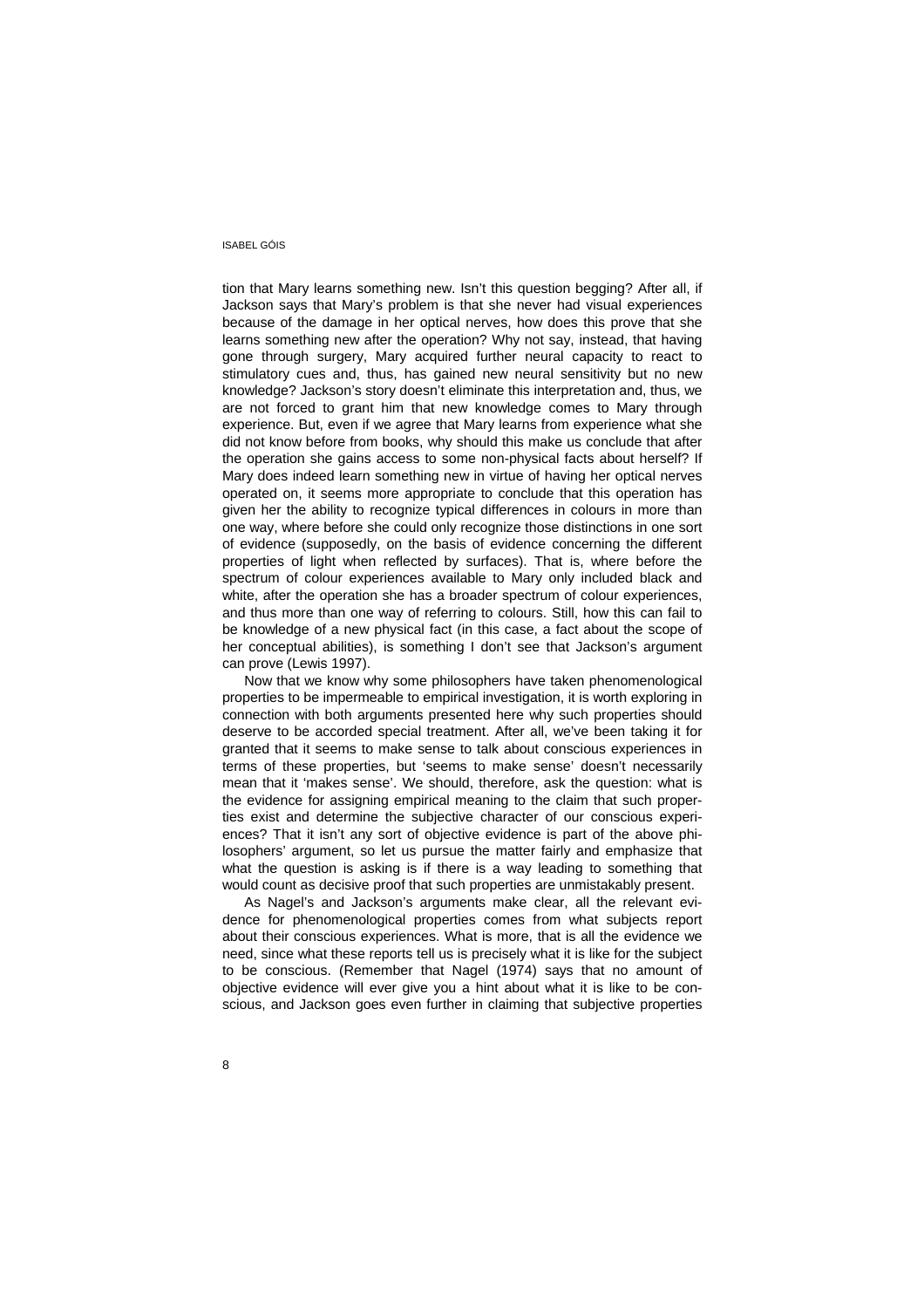— 'qualia', to be more precise in his case — have no physical causes or effects (Jackson 1982).) So, it seems that if we want to know precisely what it is like to be conscious of, say, the contrast of black and white in this page what you have to do is pay attention to your experience and the specific quality of that experience will immediately become obvious. Or not? It is true that we normally take individuals to be privileged authorities on their conscious experiences, but it is also a well known fact that introspective reports of subjective experiences are not immune to error, and that more often than not subjects, as it were, rearrange the facts when reporting on what it is like to be aware of something. Thus, we are all familiar with cases where subjects report being aware of more than they actually were, and even failing to report being aware of things that they in fact were conscious of. Also, our everyday life is full of examples when prior descriptions of what it was like to be conscious of something are either corrected or dismissed (e.g., you report that a certain sauce tastes sweet and later say it's actually sour), and others when we simply cannot tell what it is like to be conscious of some event despite the fact that we are sure to be aware of it (e.g., what it is like to be yourself?). It follows, then, that being owners of our conscious experiences doesn't necessarily makes us privileged authorities on what it is like to have them $<sup>1</sup>$ . But if</sup> introspective reports cannot be taken as accurate descriptions of what it is like to be conscious of this or that, then what does it mean to say that conscious experiences have an unmistakable qualitative feel to them? Clearly, it cannot mean that phenomenological properties are what properly constitute our conscious experiences although subjects may be wrong about them, since that would be laying the 'red carpet' for science to come in and claim to be in a better position to explain what it is like to be conscious than subjects themselves. But also, it cannot mean that phenomenological properties are intrinsic to consciousness but sometimes subjects are incapable of reporting their distinguishing mark, for then we undermine the only evidence we had for the existence of such obvious properties. The only option left is to say that these properties are simply mysterious, and beyond that nothing more can be said. However, if this is what someone chooses to say (like Nagel and Jackson do), than I think we have every reason to doubt that there is any determinate empirical content to the claim that there is a specific feel associated with each conscious experience, since even those who believe in its truth can say nothing more than that is what they believe. To put it in fewer words, the point is that introspective reports provide no reliable evidence that these 'spooky' properties to which philosophers attribute so much importance are anything more than a figment created by our ordinary way of characterizing conscious experiences. And since Nagel and Jackson are the first ones to say that no other evidence is available, then I see no reason to believe that there is

—————

<sup>&</sup>lt;sup>1</sup> See Nisbett and Wilson (1977).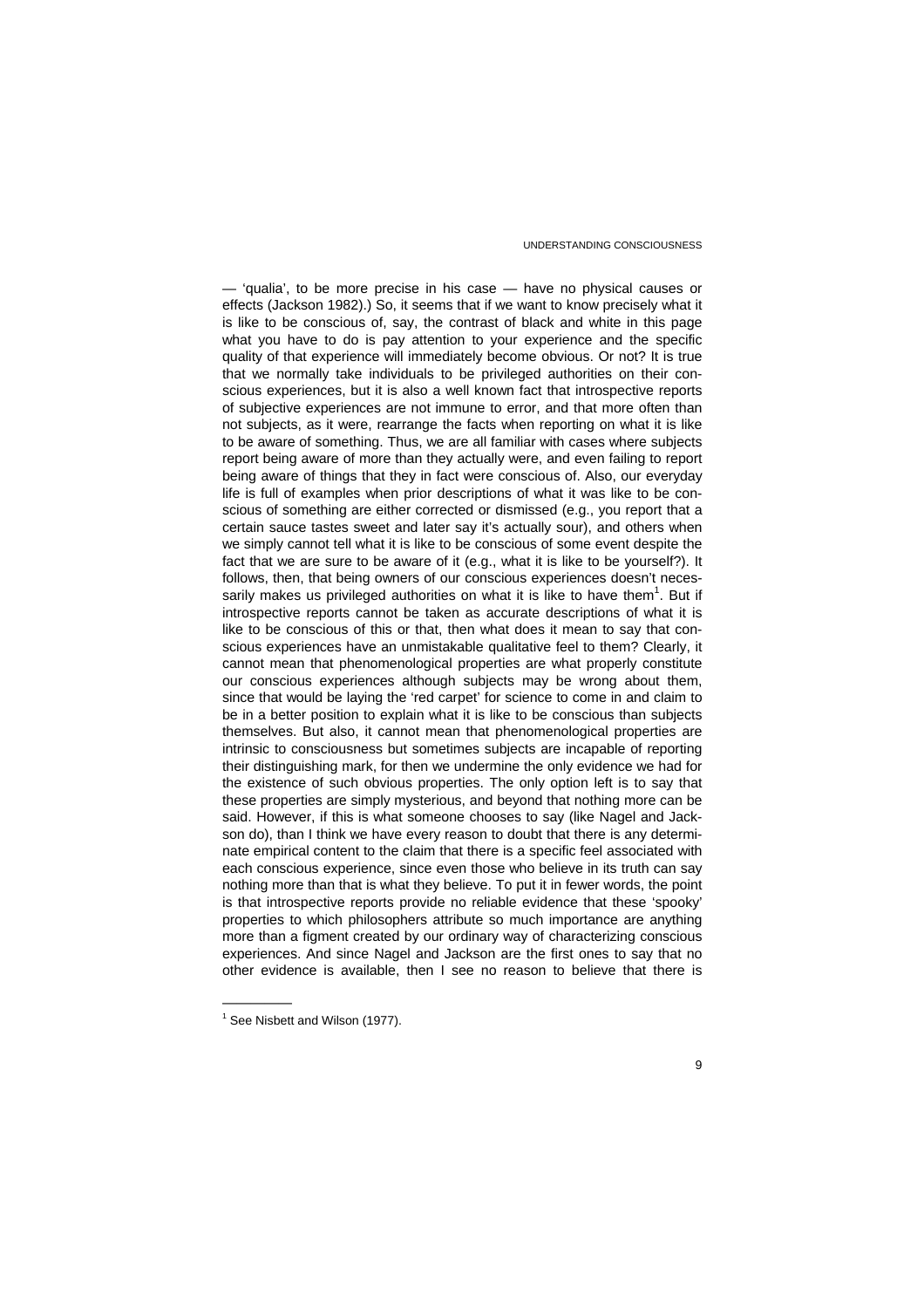anything so special about conscious experiences that may prevent us from building an empirical theory of consciousness.

Now, I have little doubt that many people find the latter claim about conscious experiences simply outrageous. Given the importance that subjectivity has in our life, and the fact that few of us would care to go on living if they could no longer enjoy their experiences, it is easy to think that whenever someone says that there is nothing special about consciousness, what they are really saying is that there is nothing special about our lives. This, however, is not what I'm saying. Nor am I trying to deny that conscious experiences have subjective features that clearly distinguish my experiences from yours. What the objections raised against Nagel and Jackson are meant to remind us of is that we are not privileged authorities on our conscious experiences and, therefore, often come to entertain mistaken beliefs about what we are conscious of and what we aren't. What is more important, it is precisely because we are prone to have mistaken beliefs about our conscious experiences that striving for an empirical account of consciousness makes sense, and gives us a better chance to understand this amazing capacity our minds to be aware of the world and themselves. Thus, in defending that there is nothing mysterious about consciousness I am not saying that we should, so to speak, give up our souls. But I am saying that if we want to value our minds for what they really are, we must learn through empirical investigation what they are truly made of.

Now, I agree that none of what has been said so far provides any assurance that science can indeed explain consciousness. As we saw above, what really motivates the view that consciousness is (must be) a mystery is the certainty that scientific explanations cannot reduce the difference between consciousness as seen 'from the inside' and consciousness as looked at 'from the outside'. It seems plausible to argue, then, that until we can look at what the man in the lab-coat supposedly has to show us about consciousness, and see the very same experiences we have while conscious, no one has any good reason to believe that consciousness can be scientifically explained. However, as I see it, this is not a plausible demand to make on scientific theories, whether they're trying to explain consciousness, or the molecular structure of carbon dioxide. Science is meant to tell us what physical conditions in the world make possible which observable phenomena, not to prove that every observable effect of those conditions can also be seen in their causes (why should it?). To demand such proof is to misunderstand the aims of scientific explanation, and, worse, to ignore the fact that not every observable phenomenon is worth saving in our theories (namely, because those observations are mere 'tricks of the eye' and the alleged phenomenon can be explained away). Still, not to be accused of destroying other people's hopes in vain, let me make clear why the above 'proof' is not a reasonable demand to make on a theory of consciousness.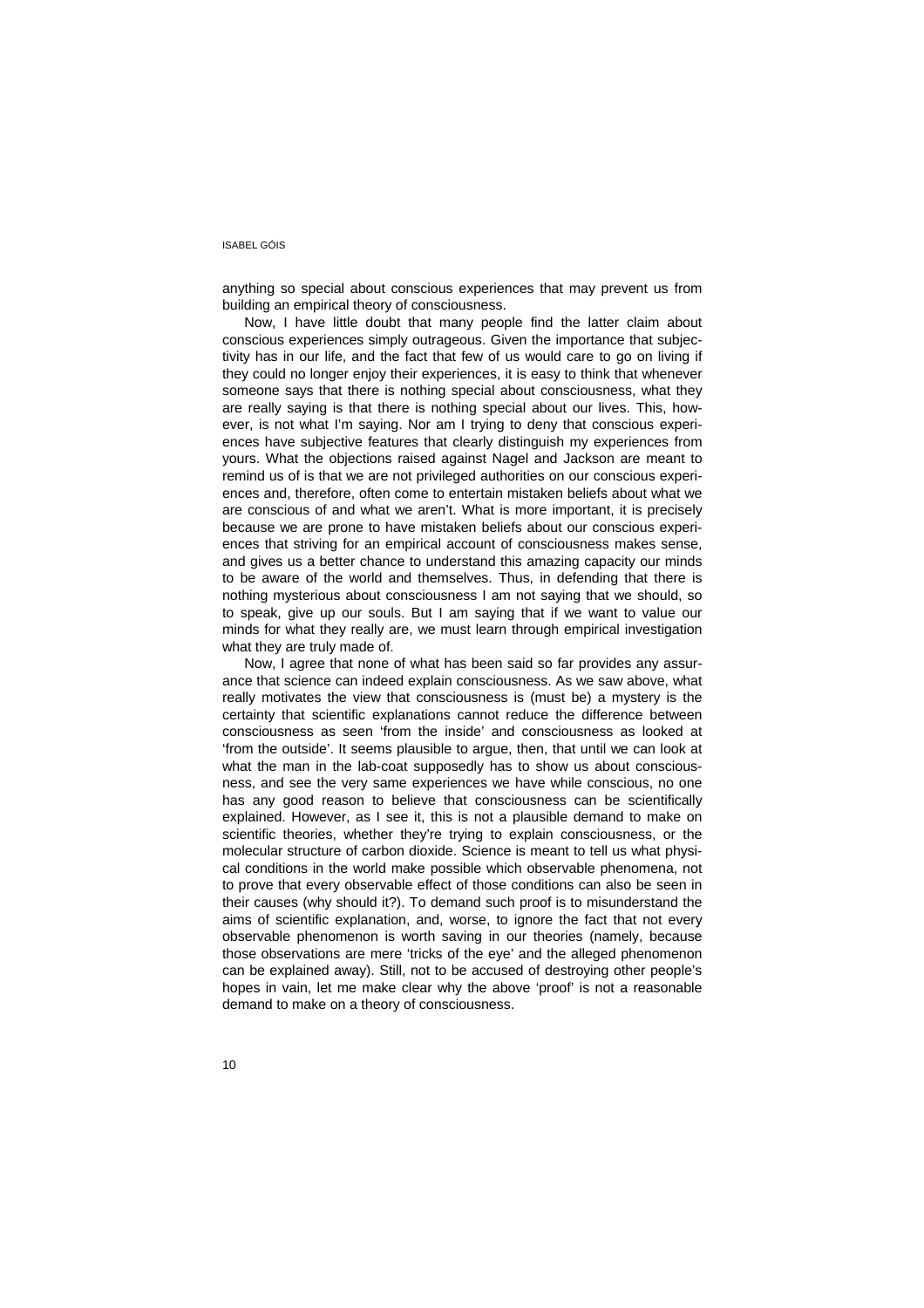What people like Ned Block (1997) and Chalmers (1996) require of a suitable theory of consciousness is for it to render transparent the experiential features of consciousness from the postulated properties, processes or functions the theory identifies them with. That is, presented with the latter we should be able to read off the former with the aid of such theory. Accordingly, none other than an identity of the kind 'conscious state  $x =$  physical / causal role y' (delete as appropriate to the target theory) would fulfil the explanatory standards of those sharing the intuition mentioned above. Such identities, however, are reputed to fail on counter-factual grounds: you can always imagine some possible situation where one side of the identity is present without the other also being present, or present in the same ways as in the actual world. Hence, suppose that in the actual world anxiety is identified with the release of some neurochemical substance. Can't you easily imagine a situation in which the same compound is released and no anxiety is felt? And can't you as easily imagine a situation in which you feel anxious but some other chemical or none at all is discovered to be associated with what you feel? If you can, then, for all their merits, scientific theories of consciousness go no further than establishing brute correspondences between introspective reports and empirical evidence about the brain that always fall short of grounding sufficient and necessary conditions for conscious experience.

As I see it, there is a lot to be said against the idea that scientific theories must make their identity claims transparent or plainly obvious. To begin with, let us grant — for the sake of argument — that the core criticism embedded in the argument is correct: straightforward identities between conscious mental states and physical / functional states (again, delete as appropriate to the target theory) do not withstand the test of counter-factual reasoning. Must we conclude that we do not have, and probably will never acquire, the proper conceptual tools to develop a scientific account of consciousness? That is, must consciousness remain a mystery? As we've just seen, some will claim this to be so, but I wish to argue that although there is indeed a lesson to be drawn from the embarrassments of crude forms of reductive materialism, such lesson in no way entails the utter mysteriousness of consciousness. Consider the assumption that scientific explanations must make it obvious why the flanking terms of an identity claim are said to be co-referential. Why should this be a reasonable standard to hold? Supposedly, because such transparency is what allows us to see that, no matter with which side of the identity we work, the same conclusions are deducible from the other. But this can't be right; why must it be obvious that the same conclusions follow? And obvious to whom? What is demanded of a scientific theory is that it gives a true explanation of the phenomena falling under its scope, not that it should make it obvious why that explanation is true. Of course, if the explanation is not only true but also 'obvious', then we are fortunate for the bonus; but if it isn't, the theory that proposes it is no less true just because we find it hard to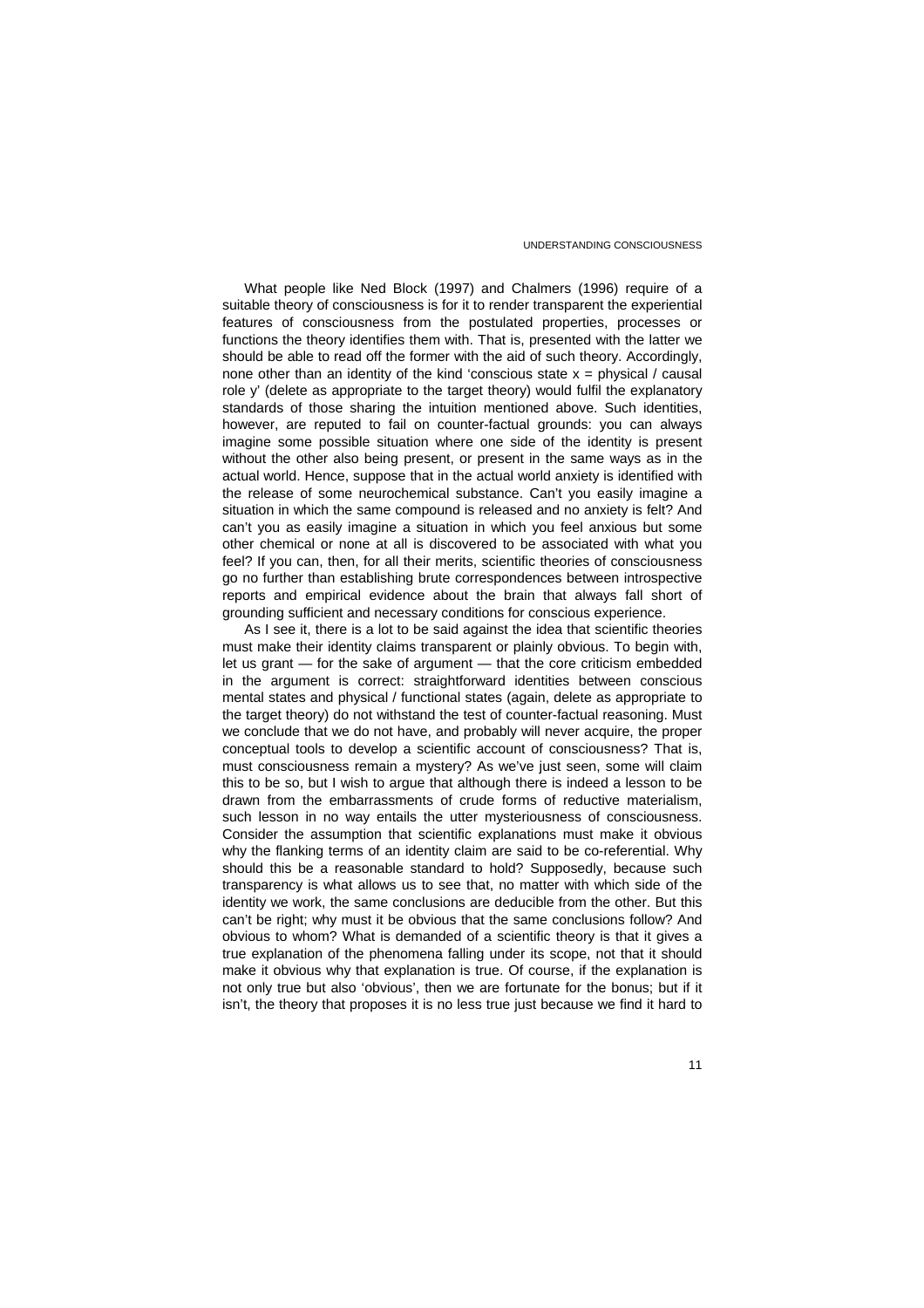understand its explanations. Hence, it can hardly be an objection to an empirical account of consciousness if it doesn't make it obvious how you can deduce conscious experiences from the relevant physical evidence, as long as it allows us to do it.

A different line of objection to this same standard can be generated by considering the claim that successful empirical accounts of consciousness must endorse strict identity claims. Both the proponent of psycho-physical / psycho-functional identities and those who object to them presuppose that it is a clear cut matter what we're referring to when we say, for example, 'I'm angry'. Accordingly, they both agree that the aim of an empirical account of consciousness is to build a sort of theoretical *cerebroscope* which would allow us to look at pictures of the brain and see there faithful portraits of conscious experiences. Now, this would sound like a good idea, were it not for the tacit — and mistaken — assumption that our idioms for conscious experiences are theoretically in order to sustain such identities. It is true that our ordinary ways of singling out conscious phenomena trick us with the conceptual illusion that we are successfully referring to well-defined theoretical attributes and wellbehaved real entities. But any quick survey of our common-sense taxonomy of mental states soon reveals the error of taking common sense too literally. For, even if we wish to discount the fact that introspective reports are no reliable guide to the underlying ontology of conscious mental states (and I don't see how we could get away with that), it's still true that what we ordinarily refer to as 'being conscious of' is more like a covering term for different sorts of psychological states, many satisfying more than one phenomenological description (often, even contradictory ones), and each too vaguely defined to delimit a set of conditions telling us what to classify as conscious. In other words, our common-sense understanding of conscious mental states, by itself, does not permit us to establish a definite description of any of its phenomenological categories as a way of fixing its reference, and, therefore, cannot serve as an authoritative constraint on the kinds of theories of consciousness we should frame. Thus, although it is true that identity-definitions of conscious experiences are bound to meet with counter-examples of one kind or another, this in no way necessitates the conclusion that consciousness cannot be explained in scientific terms. Quite on the contrary, what this shows is that we should avoid committing ourselves to a dubious taxonomy of conscious mental states, and let empirical investigation teach us how to carve the mind at its joints.

So, to sum up the argument so far, my claim is that philosophers and scientists have for too long taken for granted that, since each individual must know better than anyone else what being conscious of x or z feels like to him (since he is the first to know what is going through his mind), science should either provide physical evidence for the truth of those introspective impressions, or bow to the conclusion that it can never know our minds as well as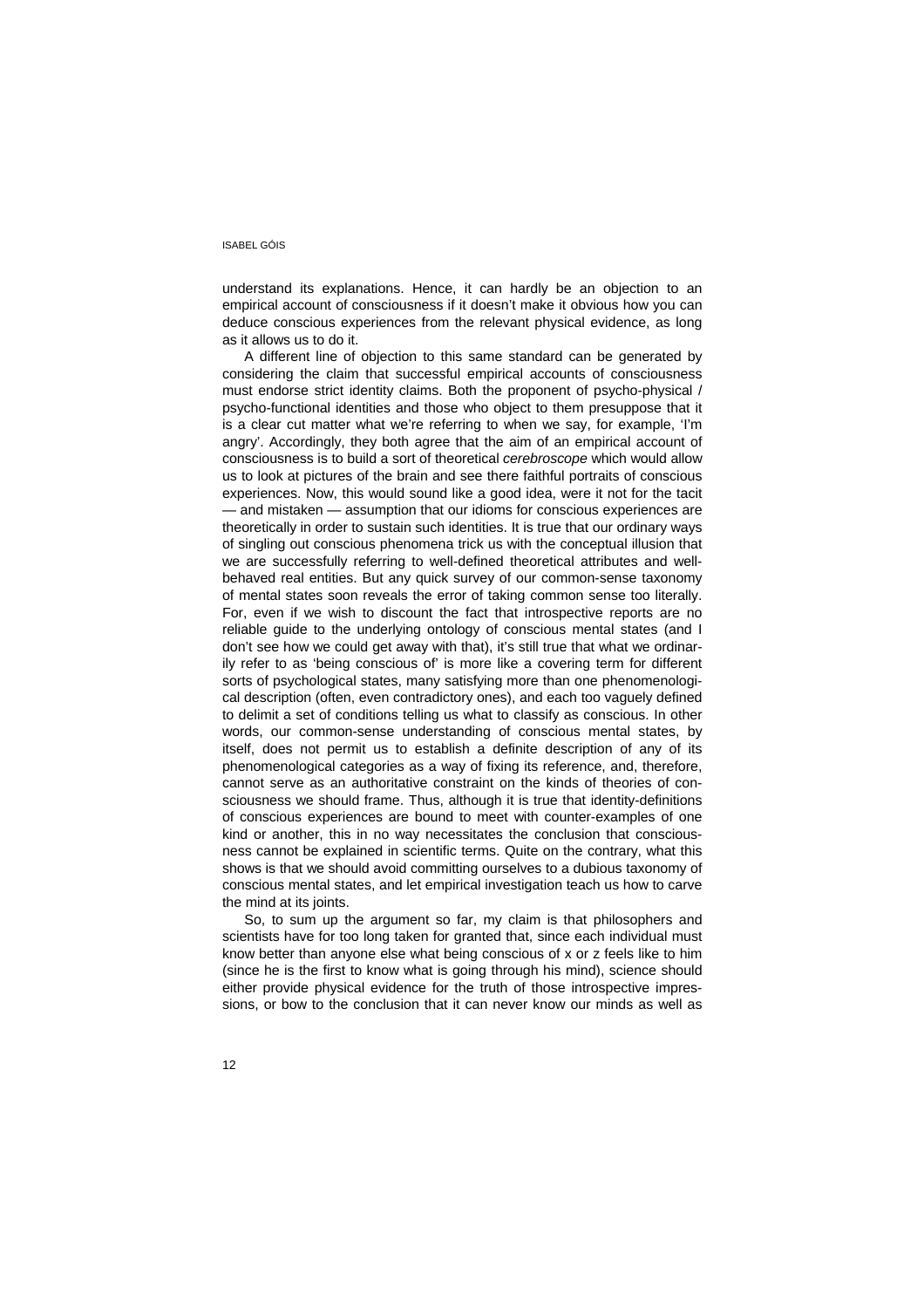they know themselves. Faced with the difficulty of pursuing the former task, most prefer to subscribe the latter conclusion. Consciousness, they say, is the most astonishing mystery we have yet come across because we cannot imagine how to explain it in naturalistic terms. On the contrary, I have argued that it is time we call our assumptions and deep-seated intuitions about conscious experiences into question and establish their true value, before jumping into the conclusion that consciousness cannot be explained by empirical methods. More, I have argued that once we realize that the socalled mystery of consciousness is entirely due to a persistent mythology around our notion of introspection, there is no reason to think that consciousness cannot be explained scientifically. Rather, there is every reason to believe that empirical investigation will put us in a better position to appreciate the wonders of our conscious minds. In what follows, I will draw some methodological proposals which I believe set us on the right track towards a scientific account of consciousness and clear the way for a proper understanding of our subjective experiences.

**II**

Supposing you agree that until now no one has presented a conclusive argument against the possibility of a scientific study of consciousness, for sure there is still some doubt in your mind regarding how such a project can be accomplished with any possibility of success. After all, it is much easier to say that — in principle — science can explain the nature of consciousness, and quite another to show how that can be done. In fact, as we saw before, one of the main reasons why so many philosophers and scientists doubt that we will one day arrive at a satisfactory explanation of consciousness is precisely because they are convinced that we cannot even imagine how the brain, locked away in the dark of our skulls and having only electrochemical impulses to guide its work, can produce all the variety and liveliness of our subjective experiences. And how many of us are not tempted to agree with them? For, think about it, can you really conceive the idea that a red-brownish (not gray!) mass of convoluted brain tissue is home to all the variety of your conscious experiences? In other words, can you really make sense of the fact that all our conscious thoughts and feelings just are neuronal processes going on in our brain when our subjective experiences, at least as we describe them to ourselves and others, look nothing like a brainwave or feel nothing like a bunch of neurochemicals rushing across our brain? Where, then, is the persuasiveness of a thought, the urge of a wish, the uneasiness of anxiety, the expectancy of our hopes or the shivering of our fears, the 'weirdness' of our dreams and the painfulness of hurt? For sure one doesn't have to believe in some ghostly properties not captured in brain-scans to see that there is a difference between observing consciousness 'from the outside'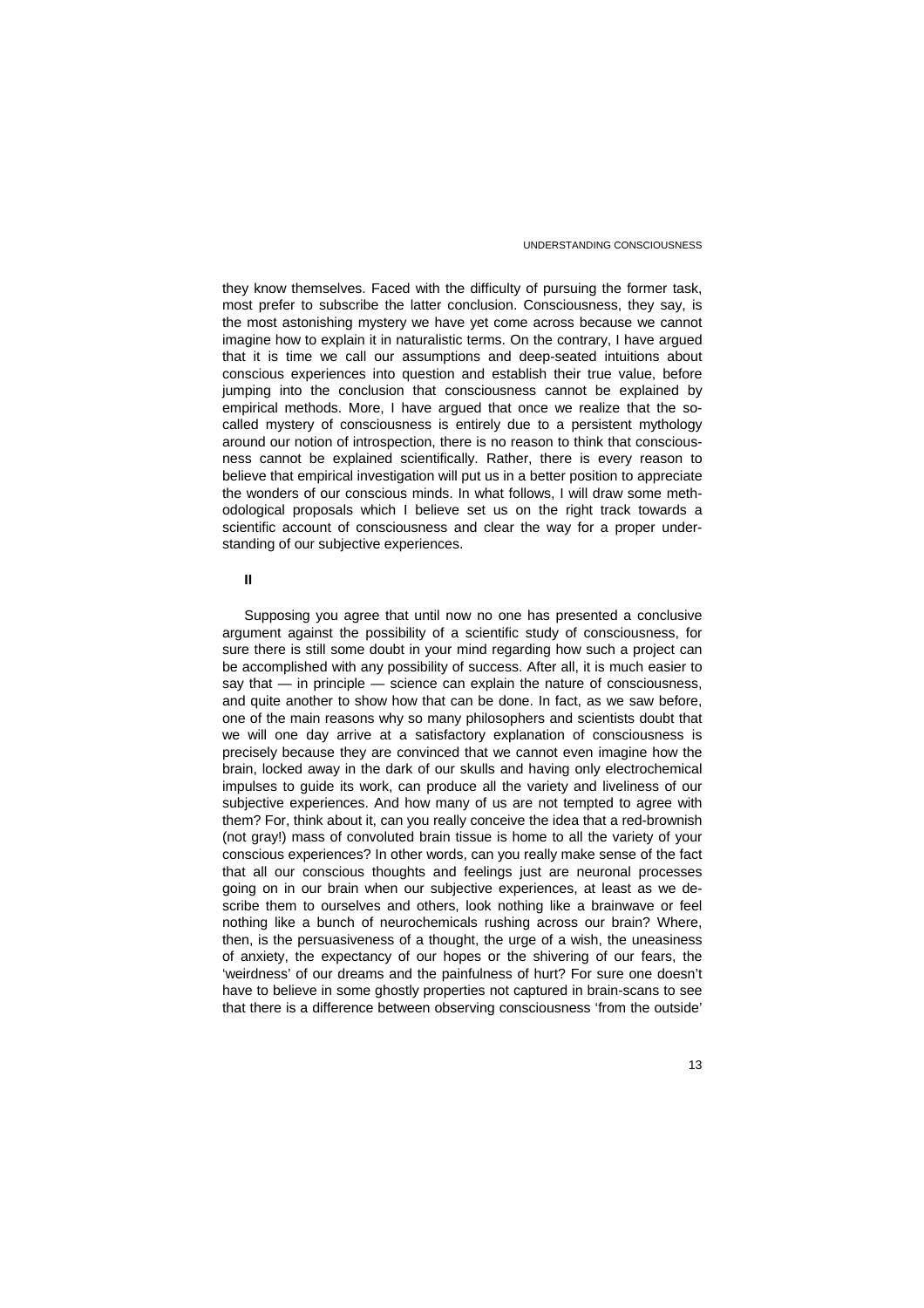and experiencing it 'from the inside'. So, even if you agree that consciousness has everything to do with the relevant cerebral activity occurring at the appropriate places in the brain, for sure you will also agree that to explain how one thing leads to the other is going to be extremely difficult, if not downright impossible. How do I propose to 'bridge the gap' then?

It seems clear that one of the most important concerns in starting an empirical investigation of consciousness is to get the right initial foothold. An immediate problem is to determine what needs explaining in a manner which is both neutral and non-question-begging. At first sight, this might seem like an easy task: what we need is a theory of consciousness which explains its causal ancestry in the brain. This, however, tells us nothing about the specific phenomena that fall within the scope of such a theory and, thus, leaves us without criteria with which to measure its success. In other words, we may know that in order to understand the mind we need to know how the brain functions, but without an idea of what sort of phenomena those functions are supposed to be underlying, little can be learned about the brain that might help us understand consciousness (or the mind). Unfortunately there seems to be no easy way to settle on a list of conscious phenomena that is both comprehensive and neutral. Most examples of conscious experiences collected from our everyday talk tie them too closely to paradigms of selfconsciousness and this, besides begging the question against what a theory of consciousness should be a theory of, isn't of much help either. We are all happy enough to say that sometimes we are aware of, say, doing something that we are not aware that we are aware of doing. Accordingly, although selfconsciousness is without question one of the phenomena to be included in an explanation of consciousness, there is no reason to think that it is the only one, nor to take it as the defining criteria of what it is to be consciously experiencing x, y or z. To make things only more difficult, there is no clear definition of consciousness that may assist us in deciding what falls in and out of a prospective theory. Giving examples of conscious experiences is easy, but as soon as we try to pin down as neatly as possible what consciousness is very soon we find ourselves at a loss for words. And if we do find the words, quickly enough we also find that one person's obvious description of consciousness is to another an obscure characterisation of it. The problem here is that our pre-theoretical ways of referring to consciousness are too messy and vague to constitute an availing ground for scientific explorations on the nature of consciousness. How, then, can we determine what needs explaining?

Clearly, not by conceptual analysis alone. Philosophers have been trying for centuries to make sense of the cluster of conflicting categories that make up our ordinary understanding of consciousness, and it is safe to say the armchair inspiration has until now shed but little light on the subject. More importantly, the difficulties mentioned in the above paragraph make it clear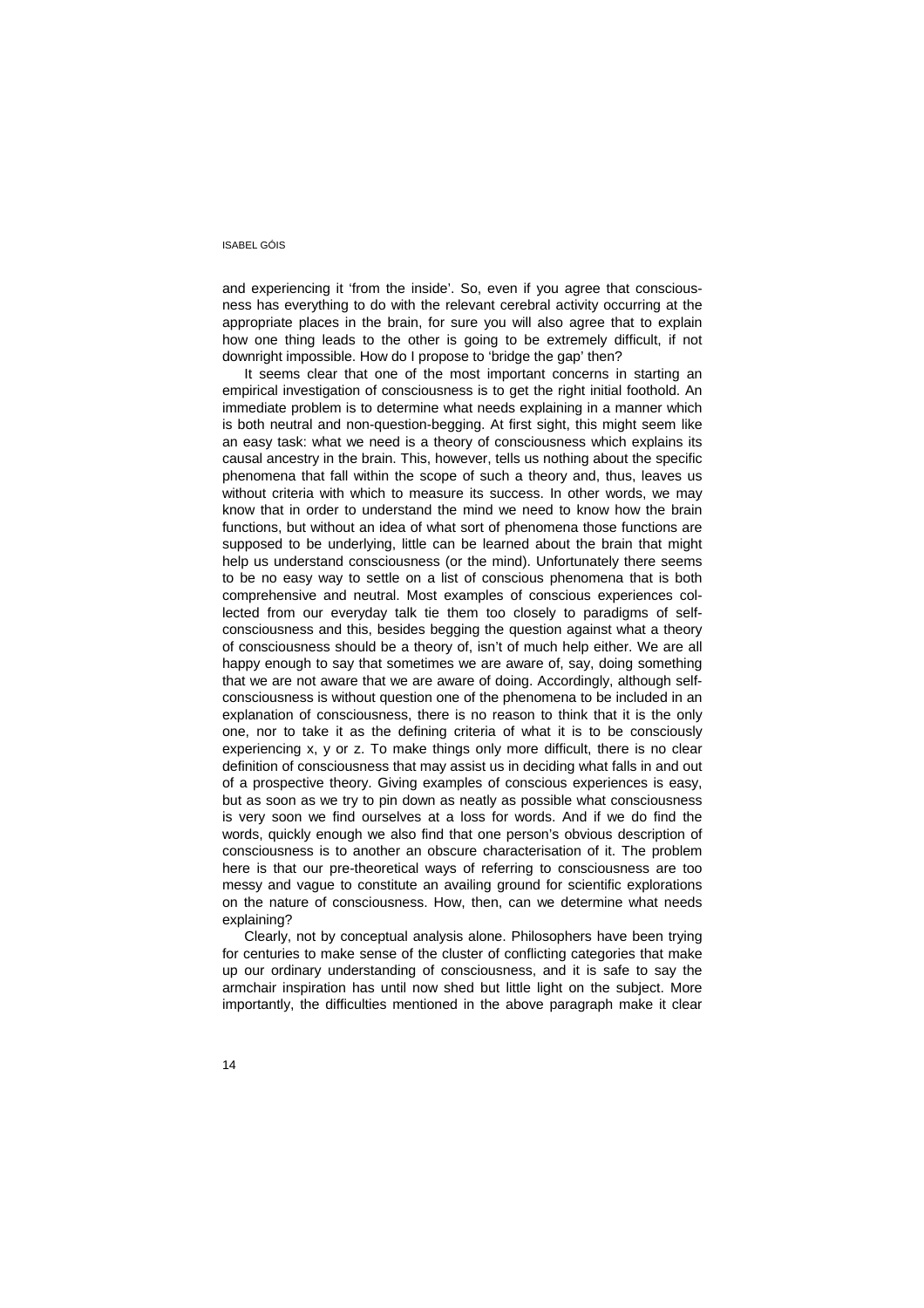that there aren't any apparent conceptual facts of the matter about consciousness so indubitably true as to secure a pre-theoretical answer to this question. But, is there an alternative? There is one: empirical research. That is, my conviction is that it is a mistake to try to solve this question by conceptual analysis. Instead, we should see it as an empirical matter to be settled by empirical investigation. Does this also answer our concern of setting scientific research on consciousness on the right foothold? As far as I can see, this is the only good answer. Not only does it spare us the interminable battles of intuitions that have fuelled philosophical debates for so long, it also gives us a better chance of avoiding misconceptions of the phenomena in question. To put it clearly then, the claim I am making is that we stand a better chance of understanding consciousness if we start with a rather minimal conception of it, and let empirical research help us refine a better one.

Supposing the reader grants the above point, two questions seem nevertheless to raise difficulties for an empirical study of consciousness. First of all, if I am right in claiming that subjective reports on conscious experiences can't be taken at face value, what data is there to support testable hypotheses? And second, how can we even begin to apply the scientific method to something so vague and ill-defined as the above assumption? Clearly, the answer to the first question is to find a way of gaining access to conscious experiences in a manner that is scientifically respectable (Dennett 1991; Baars 1988). Since, admittedly, these experiences are only directly accessible from a first-person perspective, the problem is how to go from introspective reports to an objective characterization of subjective experiences without prejudging the accuracy or information contained in those reports. As to the second question, the best way to capitalise on it is to unpack it in a set of specific questions which are both basic enough to allow a rudimentary classification of conscious phenomena and, at the same time, empirically addressable (Churchland 1995; Hirst 1995; Johnson-Laird 1987). Thus, instead of taking the above assumption and ask: "What is consciousness?", my proposal is that we leave this question on the side, and ask instead more specific questions which have the advantage of being both pivotal to issues about consciousness and empirically tractable. In other words, what I am suggesting here is a sort of basic guide to the study of consciousness, which permits us to establish facts about subjective experiences in terms of actual experiments and observations. The way I see it, if we put these two strategies together, we have a solid empirical entry point into the 'secret chambers' of consciousness. But before arguing for that, let me present each of them in more detail.

How, then, can we collect reliable evidence on conscious experiences without failing to meet the appropriate standards of scientific investigation? In his book *Consciousness Explained* (1991, pp. 72-98), Daniel Dennett suggested a method which he dubbed heterophenomenology, and which seems to me quite appropriate to the task at hand. Broadly stated, the heterophe-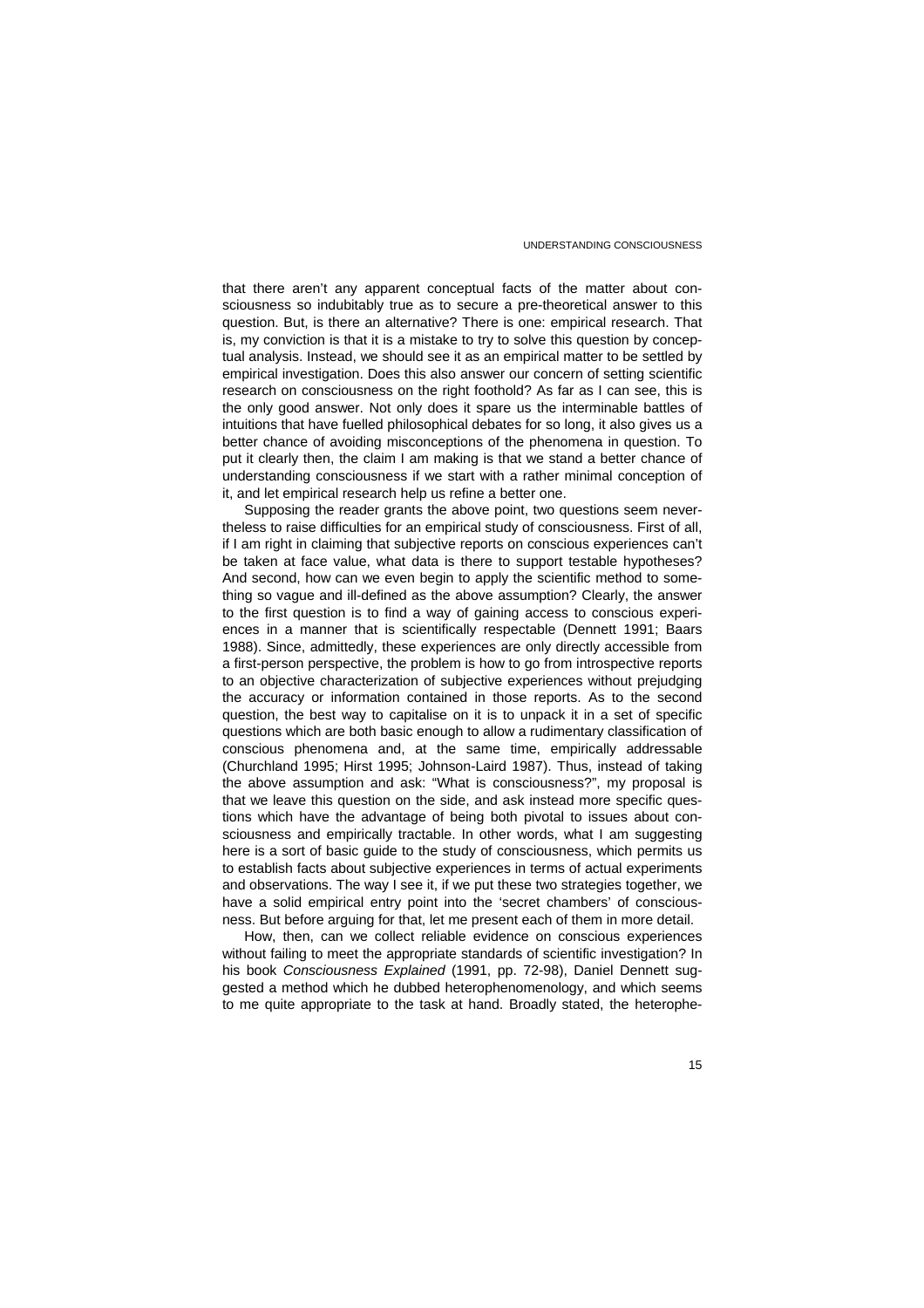nomenological method is applied to an experimental situation in three stages. First, we make multiple recordings of the entire experiment (these will range from videotapes to electroencephalograms, passing through all the standard ways of monitoring what goes on 'in the lab'). Second, several written transcripts of those recordings are elaborated and compared, which then serve to fix an objective description of the data collected during the experiment. The third, and most crucial stage, comes when those transcripts are interpreted as speech acts (pp.76-77). That is, we take the uttered 'noises' and 'bodily movements' and interpret them "…as things the subjects wanted to say, of propositions they meant to assert, for instance, for various reasons."(p.76) For this, we must adopt the Intentional Stance towards the subject's — verbal and non-verbal — behaviour, and interpret it as exhibiting intentionality. In other words, we attribute to him beliefs, desires, and so forth, which explain why he behaves the way he does (e.g., the subject says 'The light moved from left to right' because he believes that it moved in that direction.) What warrants the inference from 'noises' and 'bodily movements' to conclusions about what is in the subject's mind? First, the assumption that the subject is a rational agent who acts in accordance with the beliefs and desires that can safely be attributed to him. In fact, if we couldn't trust that subjects (in general) act in a rational manner (and, consequently, that their actions are intentional), there was no point in conducting experiments since their behaviour would be totally inscrutable, and therefore unintelligible. Second, the fact that we take care not to attribute to him more than those beliefs and desires which would suffice to make the best sense of what he does and says. That is, the inference from 'noises' and 'bodily movements' to intentional content is guaranteed by our concern to keep our interpretations as deflationary as possible (see Dennett 1971, 1978, 1987).

This, then, is the heterophenomenological method in action, and how we can collect objective evidence on the alleged content of subjective experiences. Why alleged? First, because the method is supposed to be nothing more than an objective description of what subjects intend to say and do. Hence, it makes no claim regarding the accuracy or truth of what subjects affirm to be the content of their experiences. Second, because until we can confirm that something close enough to what subjects describe is going on in their brains, those introspective reports remain without independent validity. That is, without evidence that neural states have properties sufficiently similar to the properties of the experiences described by subjects, those descriptions are better understood as fictions (Dennett 1991, pp.78-81). And, precisely, the advantage of treating the intentional contents of conscious experiences as fictitious entities is that it allows us to establish (provisional) facts about subjective experiences, while avoiding inflating those facts with claims that go beyond the evidence (namely, the claim that 'heterophenomenological items' correspond to real happenings in people's brains.)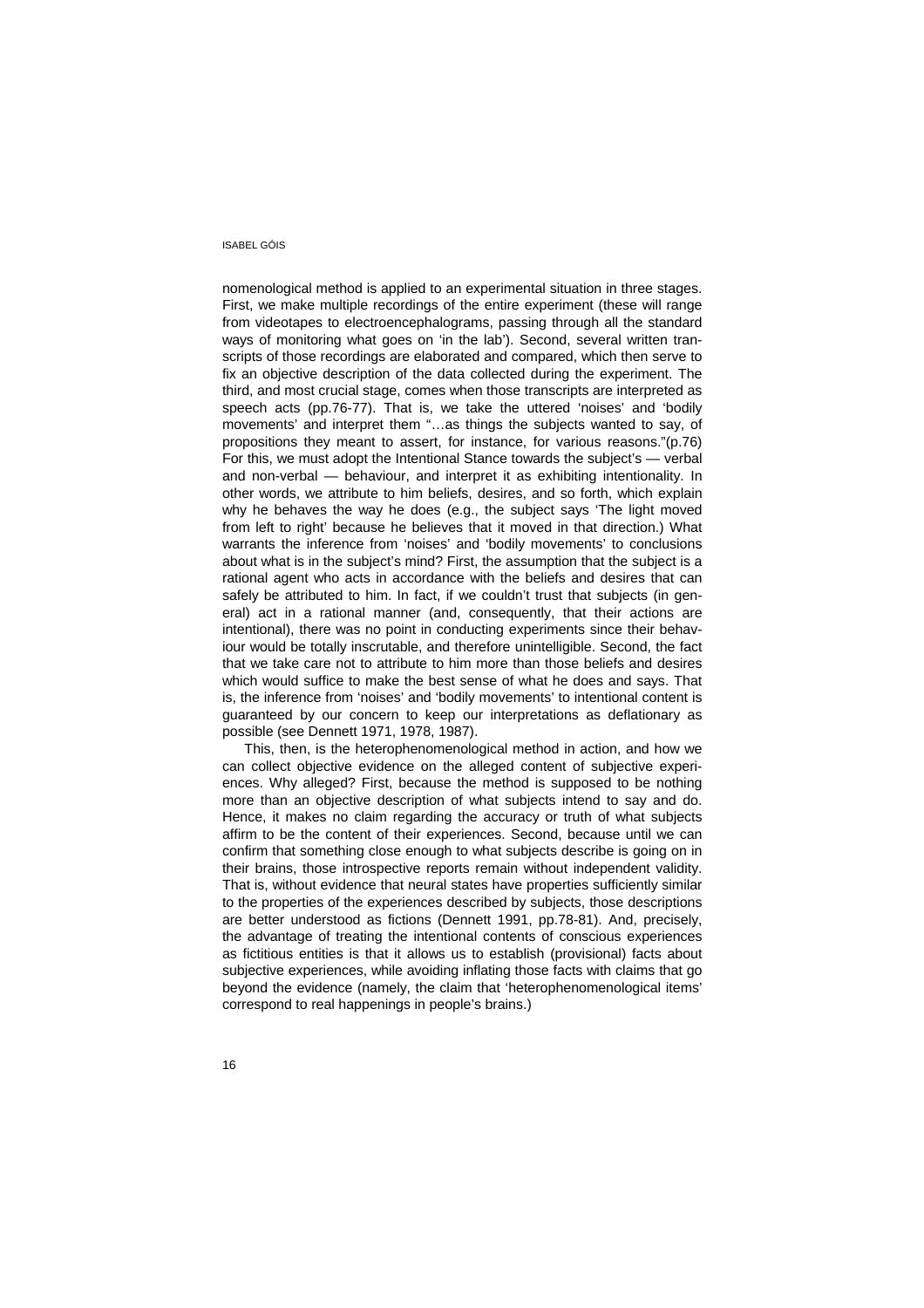Now, before the objection is made that this is not a proper way to treat mental states, let me advance the following question. What are the grounds for assuming that the putative categories of folk-psychological understanding are the correct way to individuate contentful states in the brain? Put in other words, what reason do we have to think that folksy, mental-like states exist in the brain? I can think of no other but one arising from an a priori commitment to the existence of an ontology underlying common sense psychology. In other words, a desire to say that there really are mental states, the proof being that we are conscious of them. How 'being conscious' could provide such a proof, is something I cannot even guess. After all, let us not forget that from the single fact that subject reports to be aware of this or that, little can be deduced about their actual experiences. As I have often insisted, we may be the only source of data on subjective experiences, but we are no privileged authorities on the contents of our conscious minds. Accordingly, it would be precipitate of us to put much confidence in the validity of introspective reports concerning the working of one's own mind. More importantly, we should bear in mind that some of the distinctions between mental states that can be drawn within our mentalistic folk vocabulary, may prove to be mere 'linguistic artifacts' when looked at from a neurophysiological point of view. In other words, there may be no discernible distinction between the brain processes that underlie your thinking that, say, '867542 is a big number' and your thinking that '867543 is a big number' (Dennett 1991, p.319; Greenfield 1995, pp.154-162.) Of course, it is possible that talk in terms of 'beliefs', 'desires', and so forth, provides a good approximation to whatever it is that is going on in our brains that adds up to consciousness. But, to me, it seems preferable to err on the side of caution and avoid premature conclusions, than make the opposite error of presuming the existence of such entities in the brain and, then, having no means of finding evidence to back up that assumption.

So, now that we have a method to collect the data, what are the right questions to ask? That is, what sort of facts should we try to find out about conscious experiences? From what has been said, it is clear that an empirical study of consciousness must involve a set of questions concerning the nature of consciousness, which are both relevant for establishing the scope of a theory of consciousness, and amenable to experimental investigation. How do we know which questions are relevant? By taking into consideration what we would need to know about consciousness in order to determine which properties go with it. That is, by trying to hit on facts that can help us specify which aspects of consciousness must be accounted for by any given theory. On the other hand, since these questions must also be empirically decidable, it is obvious that we must elaborate them in such a way as to allow actual testing and observation. Now, an immediate difficulty of this project is that questions aimed directly at consciousness have no obvious domain of response (remember that our ordinary concept of consciousness is too ill-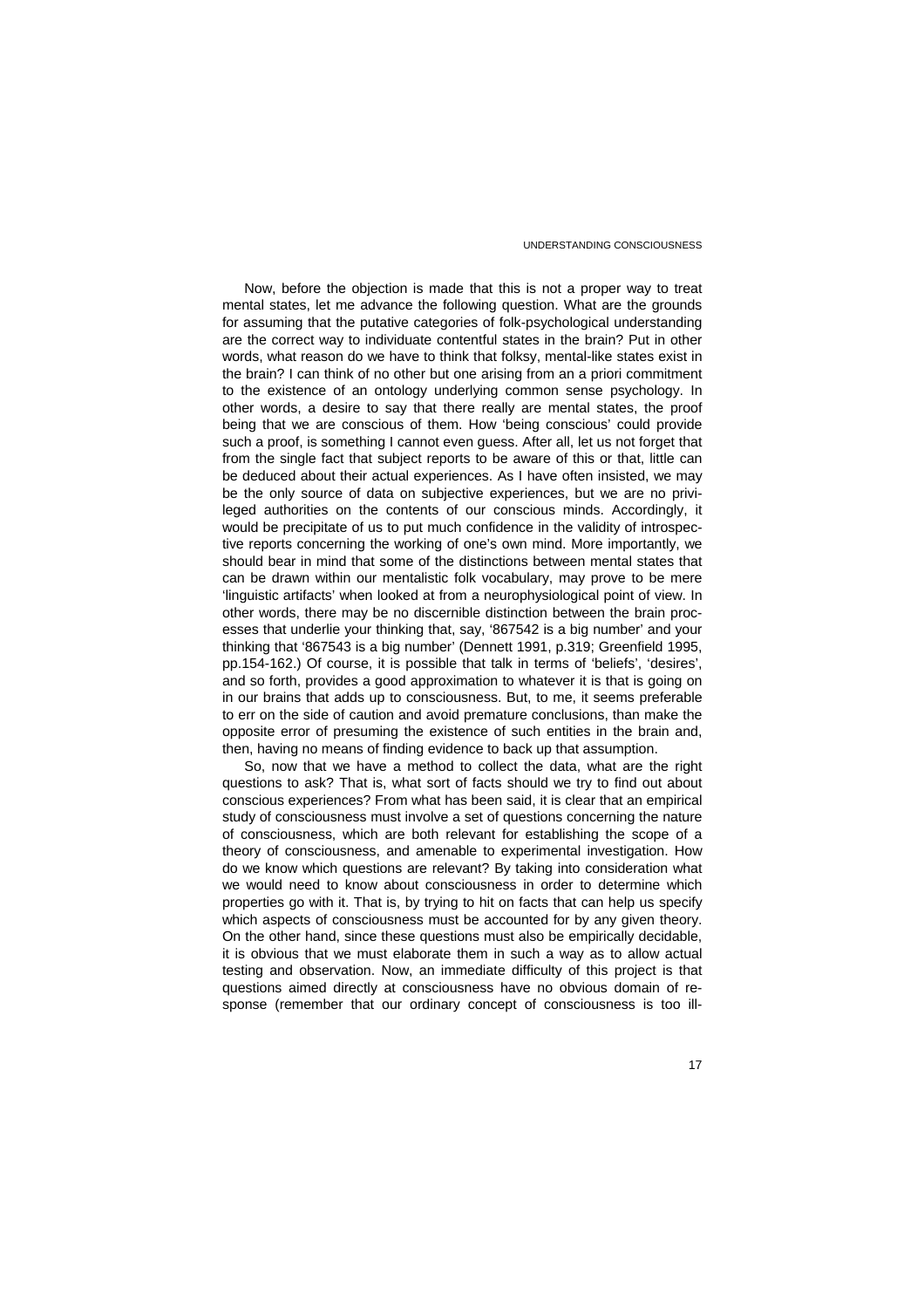defined to sustain scientific inquiry). Fortunately, this difficulty can be circumvented by appealing to the contrast-class of awareness. In other words, we can design questions that allow us to circumscribe the domain of conscious phenomena by contrast with non-conscious mental events (Baars 1988.) In what follows, I will propose a short list of such questions with a brief commentary on what they are intended to illuminate. To be sure, I make no claim that this list is exhaustive, nor that the specific formulations I propose are the best ones to adopt. My aim is purely to give an idea of what I consider to be a solid empirical approach to the subjective facts of conscious experiences.

Now, the first question can be put the following way: 'What are subjects conscious of?' This is meant to account for the distinction between what individuals can and cannot be aware of. The range of issues covered under this topic include: (a) the distinction between 'internal' and 'external' experiences (that is, awareness of states of the world, and awareness of inner states); (b) the distinction between awareness of processes and awareness of the products of those processes; (c) the distinction between what one can become aware of and what not. One important point to emphasise about this question is that the distinctions it is meant to illuminate should not be presumed to translate sharp contrasts between what falls in and out of a subject's awareness. It is possible that awareness 'comes' in degrees (sometimes we are fully-aware of x, sometimes we are less-aware), as well as for transitions between consciousness and non-consciousness to be graded (remember, for example, the moments before falling asleep). Plus, we should not presume that absence of introspective awareness amounts to absence of awareness tout-court. Reportability is only one among other indicators of consciousness (action-readiness and behavioural integration are others).

A similar question to the one above can be raised to account for what one can and cannot consciously control. Issues of attention (including selective attention), and voluntary action fall clearly under the scope of the distinctions we would be here trying to draw. For example, there are moments when we cannot avoid but paying attention to some event that distracts us from our current occupation, and others when we cannot stop thinking about something. On the other hand, there are items in the environment around us that 'immediately' capture our attention (e.g., the screech of car tyres), while others pass by without us even noticing them (e.g., the cacophony of sounds during the rush hour). Also, some behaviours (presumably) are the product of conscious decisions, while others — as much as we would like to control them — evade not only our powers of decision, but also escape our awareness (e.g., when you swing your leg while sitting in the dentist's waiting room). Again, remember that the distinctions brought forward under this question may not correspond to sharp divisions in what falls under conscious control. In particular, we need to be careful with shadowy boundaries between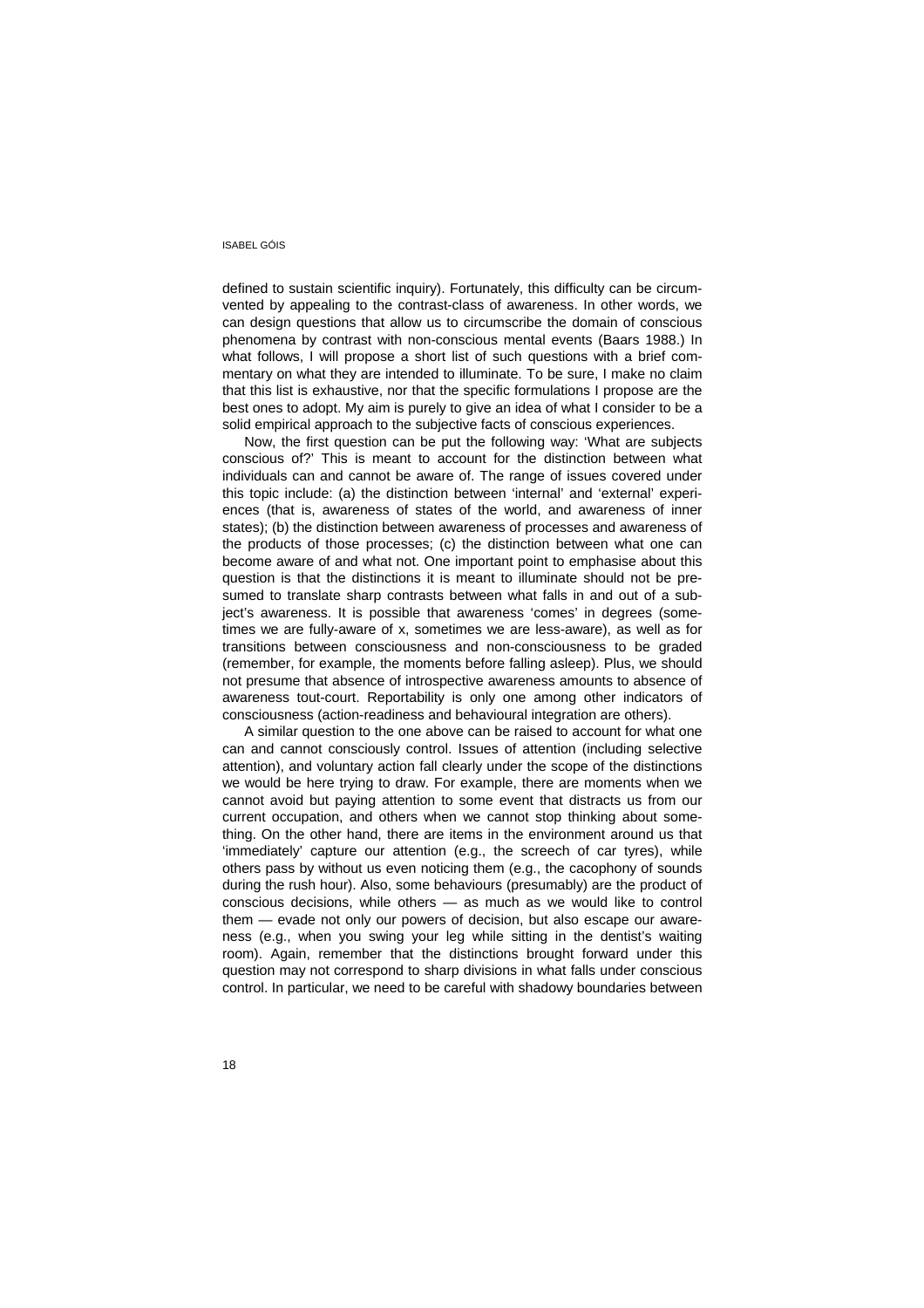so-called automated skills and complex behaviours allegedly requiring conscious monitoring.

Third in place, comes the question of self-awareness. The contrast intended to be illuminated here is that between what we can and cannot be aware of concerning ourselves. Specific questions include awareness and non-awareness of bodily states, 'known' and 'unknown' motivations, and the limits of introspection (both in the sense of accuracy, and in the sense of a reflective capacity on one's own awareness). Of particular interest is the problem of determining whether self-awareness goes beyond the information given. In other words, if in being aware that they are aware, people 'fill in the gaps' of their conscious experiences. As mentioned before, individuals sometimes (unwillingly) report being aware of more than they actually are, while on other occasions reporting less. Plus, they often entertain mistaken or simply false beliefs about their own subjective experiences (as when they believe to be giving an 'honest answer' to the experimenter's questions, when in fact they give what they believe to be the desired answer). Accordingly, one of the aims of the question is to determine the extent to which selfconsciousness reflects these unwitting 'constructions'. Another point of interest is to inquire after what kinds of information people attend to when aware of themselves being aware. The aim here would be to establish as far as possible the extent to which self-awareness facilitates or lessens our ability to carry out certain activities (including our ability to engage in social functioning).

The fourth, and last, question is the following: 'Is there a distinction between information that is consciously entertained from information that is not?' Put perhaps more clearly, is there a difference between (say) a memory consciously entertained, and that same memory held 'in the back' of the mind? One of the issues intended to be illuminated here is the extent to which the 'personal context' in which particular conscious experiences are inevitably embedded affects the very content of that experience. That is, the point that interests us here is to know if and how the experiential links that bind subjective experiences to prior experiences affect the tone and content of occurring experiences. The other issue is to know how much past experience can influence present behaviour without a person being aware of it. These two issues are closely related, but it is important not to ignore the difference of focus. The first asks for the influence of prior information on occurring experiences when that information is consciously called to mind. The second asks for the same influence when that information is not included in the subject's awareness.

These, then, are some of the question that we can use to design experimental situations and, consequently, determine the scope of an empirical theory of consciousness. If we now combine the careful use of the heterophenomenological method with the neutrality of these questions, you will see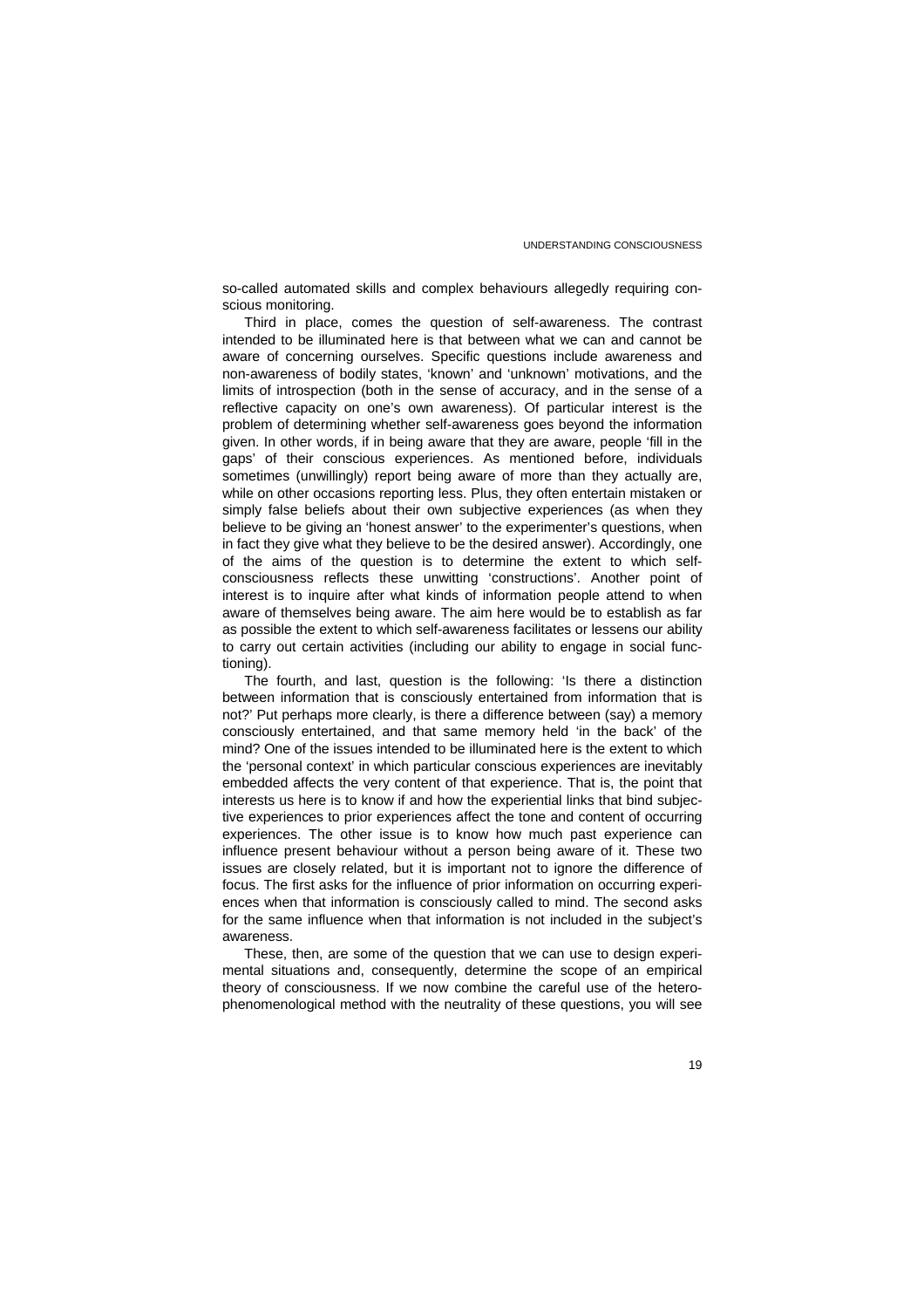that we have gained an empirical entry point into the subjective aspects of consciousness without giving up the third-person point of view, nor availing ourselves of any assumption that cannot be supported by empirical evidence. What is more, with these two tools at hand, we can set up a research program that guarantees that none of the important features of consciousness will be left out of an empirical account of its properties, while at the same time measuring up to the standards of scientific investigation. To be clear, there is here no promise that scientific research will confirm our common sense understanding of consciousness. Nor is there any promise that in a future science of the mind/brain, consciousness will stand out as the 'mind-pearl' to be found hidden in the workings of an 'oyster-brain'. However, taking into consideration the arguments presented in this paper, it is easy to see that such promises have no place in a scientific attempt to explain consciousness. Put in other words, if we want to take seriously the task of breaking down the riddle of consciousness, we must put aside old habits of thinking about consciousness, and accept that some of the questions that we would like to see answered are born of misguided curiosity. Still, at the end of this chapter, I hope that you'll agree that giving up the hope of seeing those promises carried out is a price worth paying, since to understand how our brains can engender a mind of their own cannot but deepen our appreciation for this fabric of *nice tricks and beautiful stories* that we call consciousness. To be sure, it is always possible that neither we nor future generations will ever be able to fully understand consciousness. True; but like all things in life, there is no failure as long as we keep trying.

Isabel Góis Dep. of Philosophy King's College London Strand, London WC2R 2LS United Kingdom isabel.gois@kcl.ac.uk

## **References**

Baars, B. (1988) *A Cognitive Theory of Consciousness*. Cambridge: Cambridge University Press.

Block, N. (1997) "On a Confusion About a Function of Consciousness" in Block, Flannagan, Guzeldere (eds.) *The Nature of Consciousness: Philosophical Debates*. Cambridge: Cambridge University Press, pp. 375-416.

Chalmers, D. (1996) *The Conscious Mind*. Oxford: Oxford University Press.